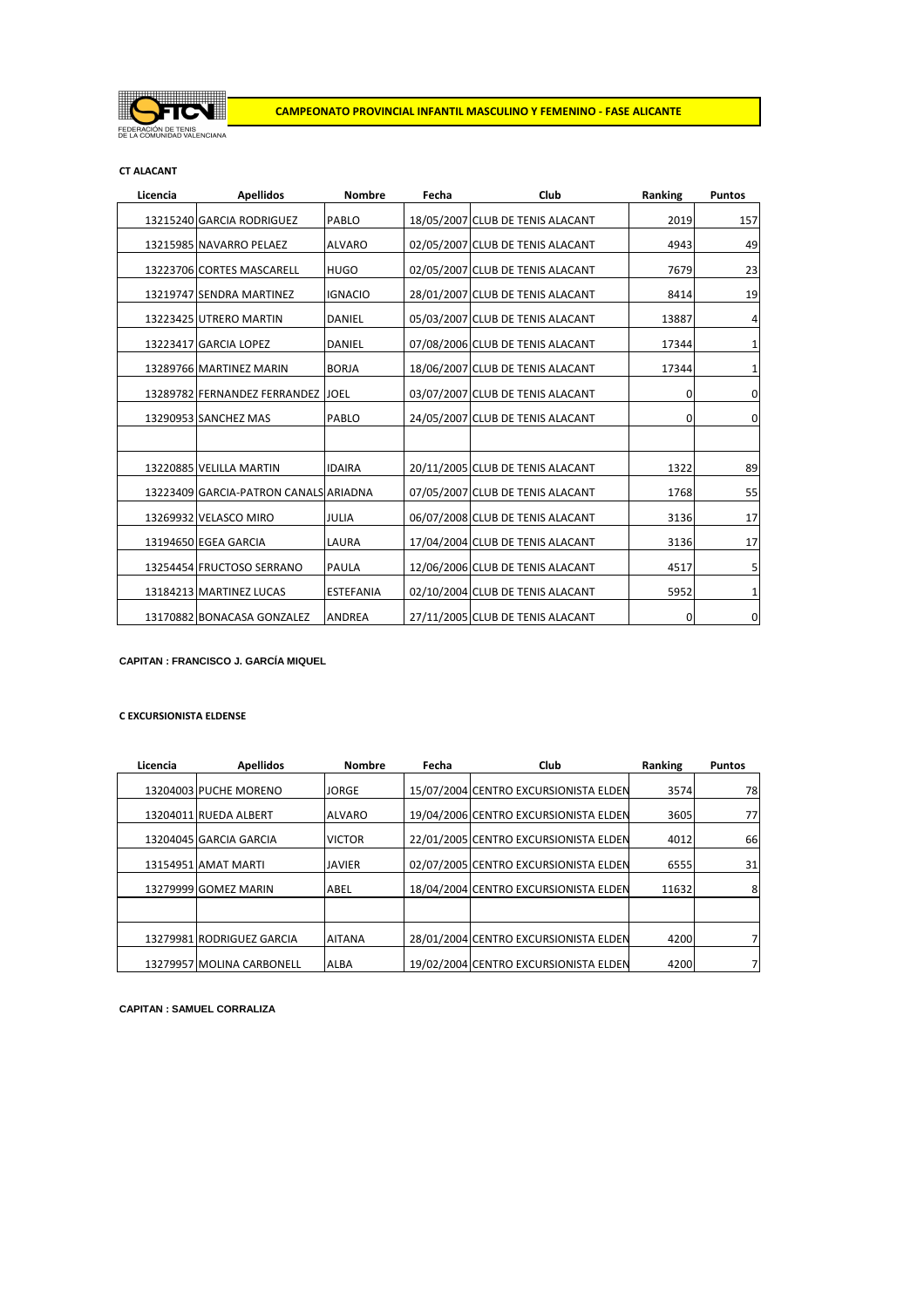

### **CA MONTEMAR**

| Licencia       | <b>Apellidos</b>            | <b>Nombre</b>     | Fecha | Club                              | Ranking | <b>Puntos</b> |
|----------------|-----------------------------|-------------------|-------|-----------------------------------|---------|---------------|
| 8690944 PETROV |                             | PAVEL             |       | 02/04/2004 CLUB ATLETICO MONTEMAR | 0       | 611           |
|                | 8749626 SEVILLA PEREZ       | <b>IKER</b>       |       | 11/11/2005 CLUB ATLETICO MONTEMAR | 660     | 495           |
|                | 4635366 HERNANDEZ FRIAS     | <b>JOSE ALESS</b> |       |                                   |         |               |
|                | 13279080 NOVAKOVIC          | LUKA              |       | 24/07/2004 CLUB ATLETICO MONTEMAR | 0       | 334           |
|                | 13103578 SANTANA GARCIA     | <b>DAVID</b>      |       | 16/11/2004 CLUB ATLETICO MONTEMAR | 1060    | 308           |
|                | 13103586 RIERA MANZANARO    | <b>MARC</b>       |       | 19/07/2004 CLUB ATLETICO MONTEMAR | 1680    | 191           |
|                | 13194288 EDENGREN           | <b>KEVIN</b>      |       | 01/07/2005 CLUB ATLETICO MONTEMAR | 0       | 88            |
|                | 13175832 SAURA GALIPIENSO   | ABEL              |       | 24/10/2005 CLUB ATLETICO MONTEMAR | 3379    | 84            |
|                | 13172135 ESTEBAN MASANET    | <b>GUILLERMO</b>  |       | 25/08/2005 CLUB ATLETICO MONTEMAR | 5230    | 45            |
|                | 8749288 LLOPIS GIRON        | <b>ALONSO</b>     |       | 03/12/2005 CLUB ATLETICO MONTEMAR | 10527   | 11            |
|                |                             |                   |       |                                   |         |               |
|                | 13087029 LOZANO SANCHEZ     | DANIELA           |       | 27/11/2005 CLUB ATLETICO MONTEMAR | 356     | 526           |
| 13281340 PEYRE |                             | LUCIA             |       | 26/07/2005 CLUB ATLETICO MONTEMAR | 0       | 283           |
|                | 13172094 BURILLO BEREZAK    | <b>AFRICA</b>     |       | 05/02/2007 CLUB ATLETICO MONTEMAR | 495     | 333           |
|                | 13229225 MIRALLES VEGA      | <b>TERESA</b>     |       | 23/10/2004 CLUB ATLETICO MONTEMAR | 1055    | 122           |
|                | 13172440 SANDOVAL DE LLANOS | <b>SOFIA</b>      |       | 23/08/2005 CLUB ATLETICO MONTEMAR | 1863    | 51            |
|                | 8690035 GONZALEZ SAEZ       | <b>PATRICIA</b>   |       | 09/08/2004 CLUB ATLETICO MONTEMAR | 1835    | 52            |
|                | 13280673 RODRIGUEZ ELVIRA   | <b>TERESA</b>     |       | 22/11/2004 CLUB ATLETICO MONTEMAR | 2088    | 41            |
|                | 13185352 CASAMITJANA ORTEGA | PAZ               |       | 31/03/2005 CLUB ATLETICO MONTEMAR | 0       | $\mathbf 0$   |

**CAPITAN : ISRAEL SEVILLA**

#### **CT TEIXERETA IBI**

| Licencia | <b>Apellidos</b>            | <b>Nombre</b>  | Fecha | Club                                   | Ranking | <b>Puntos</b> |
|----------|-----------------------------|----------------|-------|----------------------------------------|---------|---------------|
|          | 13099751 BERNABEU VICEDO    | <b>MARC</b>    |       | 24/03/2004 CLUB DE TENIS TEIXERETA-IBI | 3073    | 96            |
|          | 13254694 BROTONS DIAZ       | <b>MARTIN</b>  |       | 21/11/2005 CLUB DE TENIS TEIXERETA-IBI | 8836    | 17            |
|          | 13135026 GARCIA MOLINA      | ALVARO         |       | 26/04/2004 CLUB DE TENIS TEIXERETA-IBI | 11632   | 8             |
|          | 13135034 DIAZ PICO          | <b>DAVID</b>   |       | 24/05/2005 CLUB DE TENIS TEIXERETA-IBI | 11632   | 8             |
|          | 13254701 VILLEGAS FERNANDEZ | YAGO           |       | 07/02/2005 CLUB DE TENIS TEIXERETA-IBI | 17344   |               |
|          | 13280467 GARCIA ROZAS       | PACO           |       | 24/07/2006 CLUB DE TENIS TEIXERETA-IBI | 17344   |               |
|          | 13135000 BERNABEU VICEDO    | <b>JOAN</b>    |       | 22/02/2005 CLUB DE TENIS TEIXERETA-IBI | 0       | 0             |
|          |                             |                |       |                                        |         |               |
|          | 13135042 VERDU SEGUI        | <b>CARLOTA</b> |       | 21/05/2005 CLUB DE TENIS TEIXERETA-IBI | 2007    | 44            |
|          | 13301023 BACH VALLS         | <b>CARLA</b>   |       | 02/11/2005 CLUB DE TENIS TEIXERETA-IBI | 0       | 0             |
|          | 13301031 BROTONS CALATAYUD  | <b>MARINA</b>  |       | 15/04/2005 CLUB DE TENIS TEIXERETA-IBI | 0       | 0             |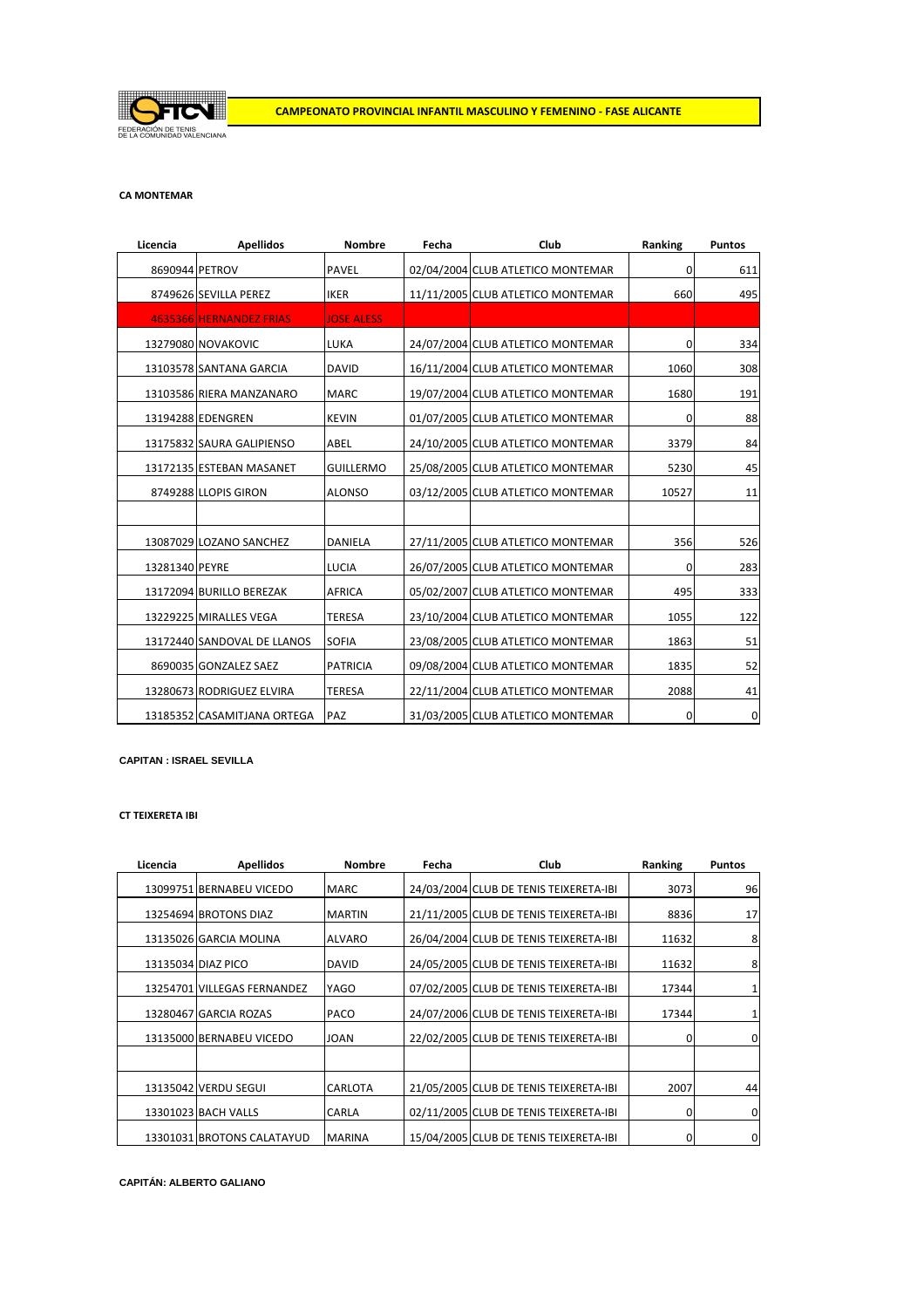

### **CT CAM VILLENENSE**

| Licencia | <b>Apellidos</b>                  | <b>Nombre</b>     | Fecha | Club                                    | Ranking | <b>Puntos</b> |
|----------|-----------------------------------|-------------------|-------|-----------------------------------------|---------|---------------|
|          | 13173779 RIBERA PASCUAL           | <b>DAVID</b>      |       | 15/09/2005 C.T. CIRCULO AGRIC. MERCANTI | 2532    | 121           |
|          | 13159018 GARCIA GARCIA            | <b>JORGE</b>      |       | 17/01/2007 C.T. CIRCULO AGRIC. MERCANTI | 2822    | 106           |
|          | 13173753 CONEJERO MENGUAL         | <b>JUAN</b>       |       | 13/09/2005 C.T. CIRCULO AGRIC. MERCANTI | 5555    | 41            |
|          | 13128097 CANTOS AZORIN            | <b>JOSE PABLO</b> |       | 25/02/2004 C.T. CIRCULO AGRIC. MERCANTI | 9606    | 14            |
|          | 13201041 GIL PALAO                | PEDRO             |       | 29/03/2006 C.T. CIRCULO AGRIC. MERCANTI | 10527   | 11            |
|          | 13229580 SANJUAN REIG             | <b>HECTOR</b>     |       | 27/11/2005 C.T. CIRCULO AGRIC. MERCANTI | 14693   | 3             |
|          | 13158870 ARENAS REQUENA           | <b>MARIO</b>      |       | 15/09/2004 C.T. CIRCULO AGRIC. MERCANTI | 17344   |               |
|          | 13229564 TEROL TORRES             | <b>SERGIO</b>     |       | 07/09/2006 C.T. CIRCULO AGRIC. MERCANTI | 17344   | 1             |
|          |                                   |                   |       |                                         |         |               |
|          | 13148251 PARDO CONEJERO           | <b>MARTA</b>      |       | 05/05/2005 C.T. CIRCULO AGRIC. MERCANTI | 1100    | 116           |
|          | 13201017 GEORGIEVA DIMITROVA TEDI |                   |       | 24/05/2004 C.T. CIRCULO AGRIC. MERCANTI | 0       | 15            |
|          | 13229655 ESTEVE MONROY            | <b>MARTA</b>      |       | 05/04/2005 C.T. CIRCULO AGRIC. MERCANTI | 3553    | 12            |
|          | 13173810 PAYA ESTEVAN             | <b>SILVIA</b>     |       | 14/06/2004 C.T. CIRCULO AGRIC. MERCANTI | 3670    | 11            |
|          | 13153284 OLIVA HERNANEZ           | <b>PAULA</b>      |       | 18/04/2004 C.T. CIRCULO AGRIC. MERCANTI | 4517    | 5             |
|          | 13153359 MORATA MARTINEZ          | <b>SARA</b>       |       | 14/06/2006 C.T. CIRCULO AGRIC. MERCANTI | 5952    | 1             |

### **CAPITÁN: JOAQUIN HERNANDEZ**

### **CT GUARDAMAR**

| Licencia | <b>Apellidos</b>            | <b>Nombre</b>     | Fecha | Club                            | Ranking | <b>Puntos</b> |
|----------|-----------------------------|-------------------|-------|---------------------------------|---------|---------------|
|          | 13232012 JAEN MICHKOUSKYI   | <b>RAFAEL NAT</b> |       | 08/01/2004 CLUB TENIS GUARDAMAR | 9086    | 16            |
|          | 13241576 PENALVA RIVERA     | <b>HUGO</b>       |       | 07/09/2004 CLUB TENIS GUARDAMAR | 10236   | 12            |
|          | 13230082 TARANCON BERNABE   | <b>AUGUSTO JO</b> |       | 08/08/2007 CLUB TENIS GUARDAMAR | 10527   | 11            |
|          | 13279402 XIONZ SALNIKOV     | <b>ANDRES</b>     |       | 28/10/2004 CLUB TENIS GUARDAMAR |         |               |
|          |                             |                   |       |                                 |         |               |
|          | 13230066 AMOROS VAZQUEZ     | <b>ANADELA</b>    |       | 01/06/2006 CLUB TENIS GUARDAMAR | 1378    | 83            |
|          | 13251616 SCHERBAN KOVALCHUK | <b>TAMARA</b>     |       | 03/08/2005 CLUB TENIS GUARDAMAR | 4200    |               |

**CAPITÁN: VICENTE GÓMEZ**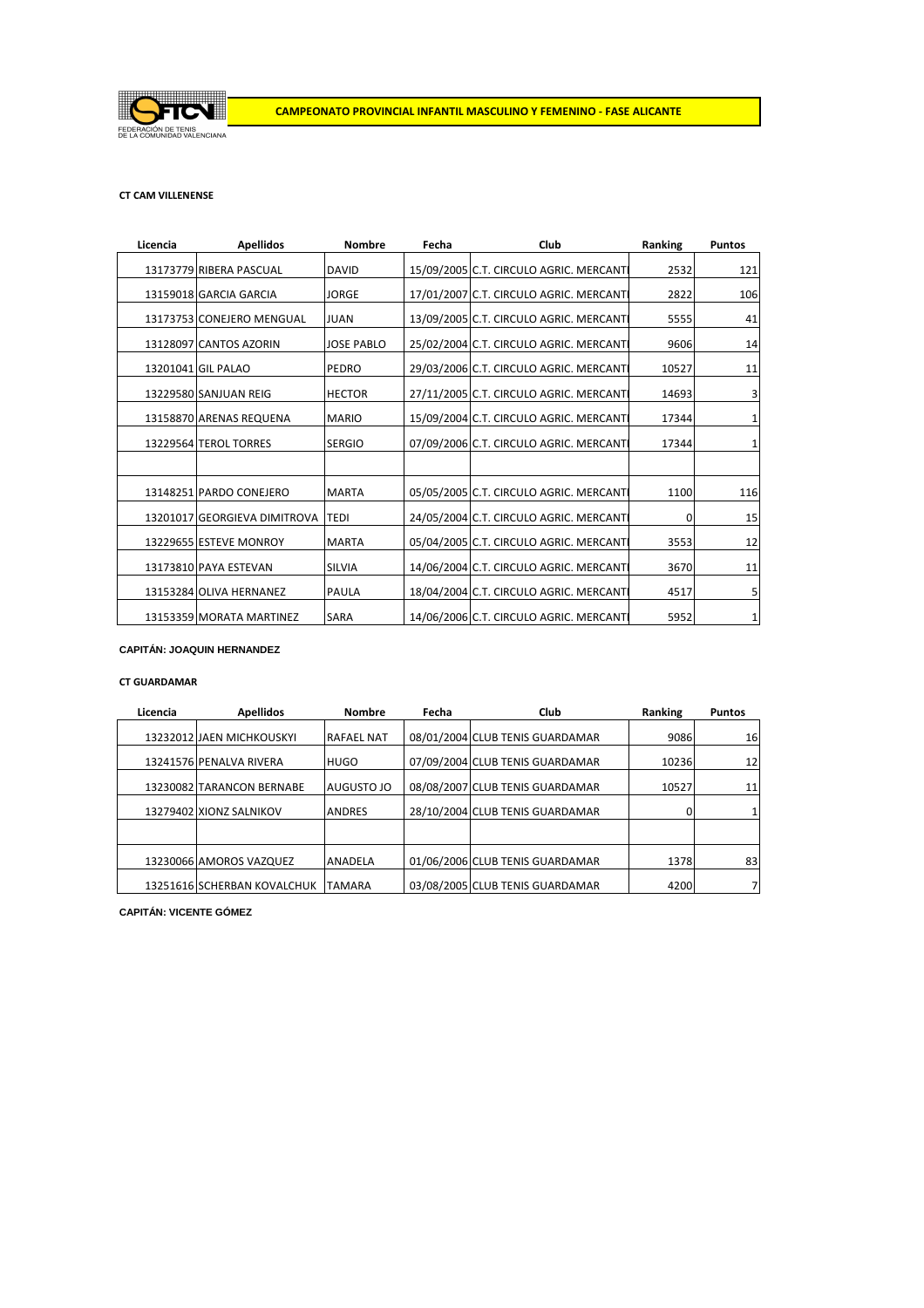

### **CT TORREVIEJA**

| Licencia       | <b>Apellidos</b>             | Nombre          | Fecha | Club                                | Ranking   | Puntos         |
|----------------|------------------------------|-----------------|-------|-------------------------------------|-----------|----------------|
|                | 13097466 GUERRERO ALVAREZ    | CARLOS          |       | CLUB DE TENIS TORREVIEJA            | 300       | 962            |
|                | <b>12044161 PEREZ MARTIN</b> | <b>IVAN</b>     |       |                                     |           |                |
|                | 13064598 GARCIA GARCIA       | <b>ALBERTO</b>  |       | 02/02/2004 CLUB DE TENIS TORREVIEJA | 599       | 541            |
|                | 9618846 DE LOS RIOS KOLEJEWS | <b>ANDRES</b>   |       | CLUB DE TENIS TORREVIEJA            | 1093      | 294            |
|                | 4635283 GARCIA BRAGULAT      | <b>JUAN</b>     |       | CLUB DE TENIS TORREVIEJA            | 1007      | 320            |
|                | 13155727 MICO FENOLLAR       | VICENT          |       | 08/05/2005 CLUB DE TENIS TORREVIEJA | 1577      | 205            |
|                | 13164116 VAN GEEL            | LUKA            |       | 08/03/2006 CLUB DE TENIS TORREVIEJA | 1721      | 185            |
|                | 4638211 RIOS PEREZ           | ENEKO           |       | CLUB DE TENIS TORREVIEJA            | 1813      | 174            |
|                | 13196185 LOFVENHAFT          | LINUS           |       | 16/05/2005 CLUB DE TENIS TORREVIEJA | 0         | 156            |
|                | 13229697 STERNICZUK          | OLIWIER AN      |       | 08/12/2007 CLUB DE TENIS TORREVIEJA | 0         | 101            |
|                | 13198884 HARVEY GUTIERREZ    | <b>UNAI</b>     |       | 15/05/2006 CLUB DE TENIS TORREVIEJA | 3474      | 81             |
|                | 13219680 MARTINEZ BELINCHON  | <b>FERNANDO</b> |       | 01/03/2007 CLUB DE TENIS TORREVIEJA | 4475      | 57             |
|                | 13204110 MARTINEZ GARCIA     | PABLO           |       | 26/01/2007 CLUB DE TENIS TORREVIEJA | 13219     | 5              |
|                | 13223912 IGLESIAS CHAVERO    | Sergio pel      |       | 09/02/2006 CLUB DE TENIS TORREVIEJA | 17344     | 1              |
|                | 13234589 ALBORS BOSCH        | <b>JAVIER</b>   |       | 26/07/2004 CLUB DE TENIS TORREVIEJA | 0         | $\mathbf 0$    |
|                |                              |                 |       |                                     |           |                |
|                | 13153169 ROS PARRES          | LUCIA           |       | 30/08/2004 CLUB DE TENIS TORREVIEJA | 553       | 291            |
|                | 13234612 VINADER COLOMINA    | <b>MARTA</b>    |       | 18/03/2005 CLUB DE TENIS TORREVIEJA | 663       | 226            |
|                | 4642915 MULERO PARRAGA       | LAURA           |       | CLUB DE TENIS TORREVIEJA            | 716       | 210            |
|                | 13229671 KRINITSINA          | <b>SOFIA</b>    |       | 17/01/2006 CLUB DE TENIS TORREVIEJA | 1194      | 103            |
|                | 13137212 PINTOR FERNANDEZ    | PAULA           |       | 15/04/2005 CLUB DE TENIS TORREVIEJA | 1229      | 98             |
|                | 13245817 ESQUIVA BAÑULS      | CHARO           |       | 12/05/2008 CLUB DE TENIS TORREVIEJA | 1449      | 76             |
|                | 13234571 WARTECKA            | JULIA           |       | 31/05/2005 CLUB DE TENIS TORREVIEJA | $\pmb{0}$ | 68             |
|                | 13274858 MALAKHOVSKAIA       | <b>LOLITA</b>   |       | 14/09/2006 CLUB DE TENIS TORREVIEJA | 0         | 38             |
| 13302188 VUKOV |                              | LUNA KATAR      |       | 14/05/2008 CLUB DE TENIS TORREVIEJA | 0         | 15             |
|                | 13260104 MORENO VALDES       | ANGELA          |       | 04/02/2007 CLUB DE TENIS TORREVIEJA | 4788      | 4              |
|                | 13289352 MORENO VALDES       | <b>ELENA</b>    |       | 29/11/2008 CLUB DE TENIS TORREVIEJA | 5378      | $\overline{2}$ |
|                | 13300124 KORNEVA             | ARIANNA         |       | 06/06/2007 CLUB DE TENIS TORREVIEJA | 0         | 1              |
|                | 13272993 VALERO MARTINEZ     | <b>ROSARIO</b>  |       | 22/06/2006 CLUB DE TENIS TORREVIEJA | 0         | $\pmb{0}$      |

**CAPITÁN: DAVID PEREZ**

**CC ELDA**

| Licencia | <b>Apellidos</b>           | <b>Nombre</b>   | Fecha | Club                     | Ranking | <b>Puntos</b> |
|----------|----------------------------|-----------------|-------|--------------------------|---------|---------------|
|          | 13227310 SELVA POVEDA      | <b>FERNANDO</b> |       | 08/04/2007 CLUB DE CAMPO | 7864    | 22            |
|          | 13219705 MIRA FALCO        | <b>AARON</b>    |       | 23/09/2006 CLUB DE CAMPO | 8044    | 21            |
|          | 13185112 SERRANO POMARES   | <b>ADRIAN</b>   |       | 26/05/2005 CLUB DE CAMPO | 9362    | 15            |
|          | 13227328 JOVER CUESTA      | <b>JUAN</b>     |       | 28/11/2006 CLUB DE CAMPO | 14693   | 3             |
|          | 13185196 ALFONSO ORGILES   | <b>RODRIGO</b>  |       | 23/11/2004 CLUB DE CAMPO | 15564   |               |
|          | 13227295 PAYA VELA         | <b>JOSE</b>     |       | 30/10/2005 CLUB DE CAMPO | 17344   |               |
|          | 13227336 TORTOSA GUARDIOLA | <b>JULIO</b>    |       | 08/08/2007 CLUB DE CAMPO | 17344   |               |
|          | 13219713 RIVAS MONREAL     | <b>JORGE</b>    |       | 27/03/2006 CLUB DE CAMPO | 17344   |               |